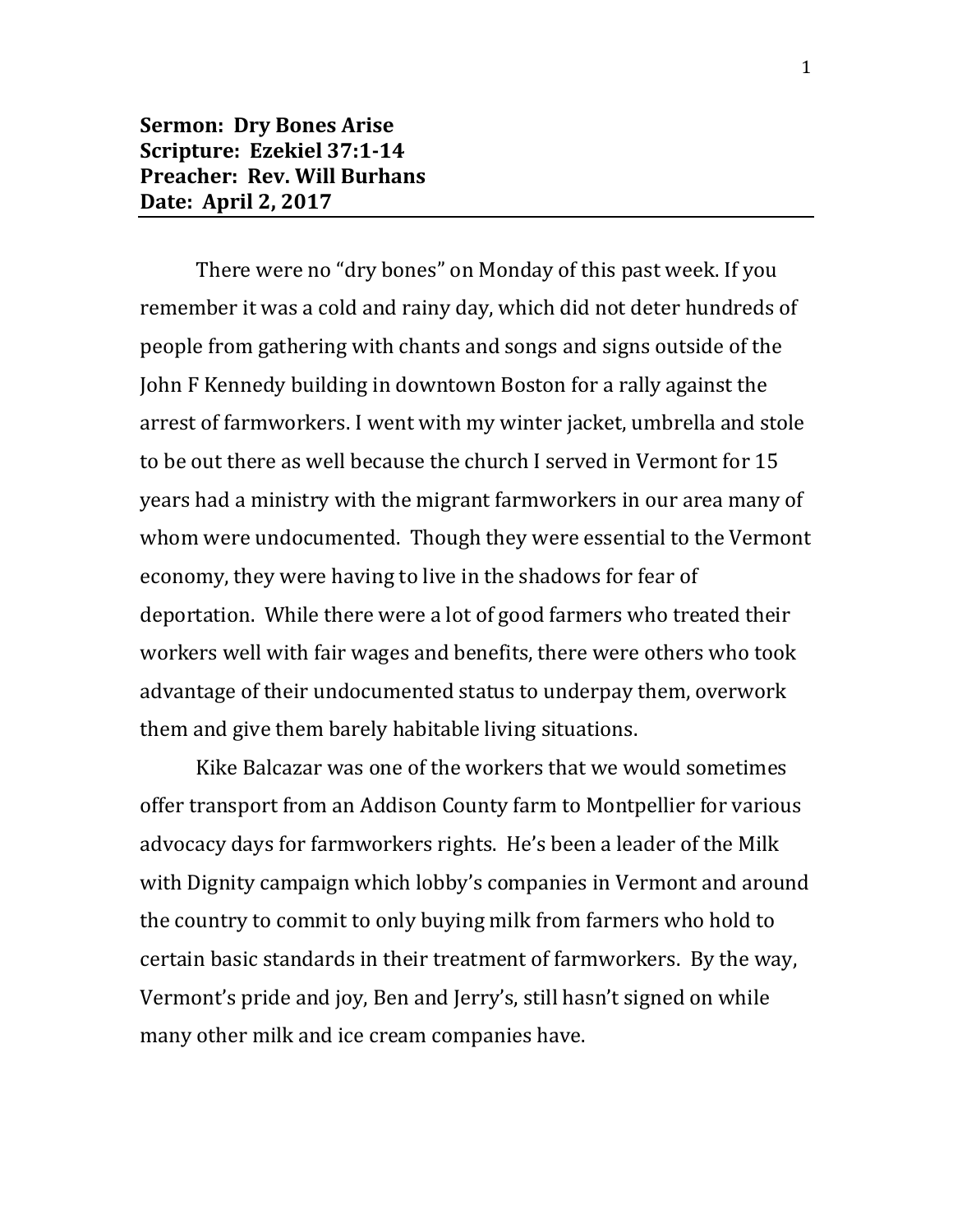So Immigration and Customs Enforcement targeted Kike as a vocal human rights advocate, arrested him and his girl friend, Zully and another friend, Alex, and began proceedings to deport them out of the country, even though they were not criminals – having overstayed their initial work visas - but contributing residents of Vermont, Kike a genuinely sweet and gentle-hearted guy. So those of us who had any connection and many others, rallied outside in the rain on Monday while the court proceedings were going on inside. It worked to some extent for two of them. After 10 days in prison, they released Kike and Zully on bail of \$2,500 and they returned to Vermont with difficult stories of the daily influx of immigrant detainees in dark, overcrowded jails, separated from family and friends with no opportunity for outside contact.

Now I know there are different perspectives on this issue, even among us in this sanctuary and I think I understand that for both sides of this issue it's a matter of justice. For those who think undocumented people should be deported because they shouldn't be here and have committed a civil offense, it's a matter of justice. And for those who think that deportation is a human rights violation in many instances, it's a matter of justice. But in church here I mostly want the scriptures to be our guide beneath the political divide to consider the root sin in the human heart and our society that the whole issue points to. And the Old Testament prophet, Ezekiel, with his strange visions can help get us there.

Ezekiel received visions from God that he was called to communicate to the people of Israel, warning them about how their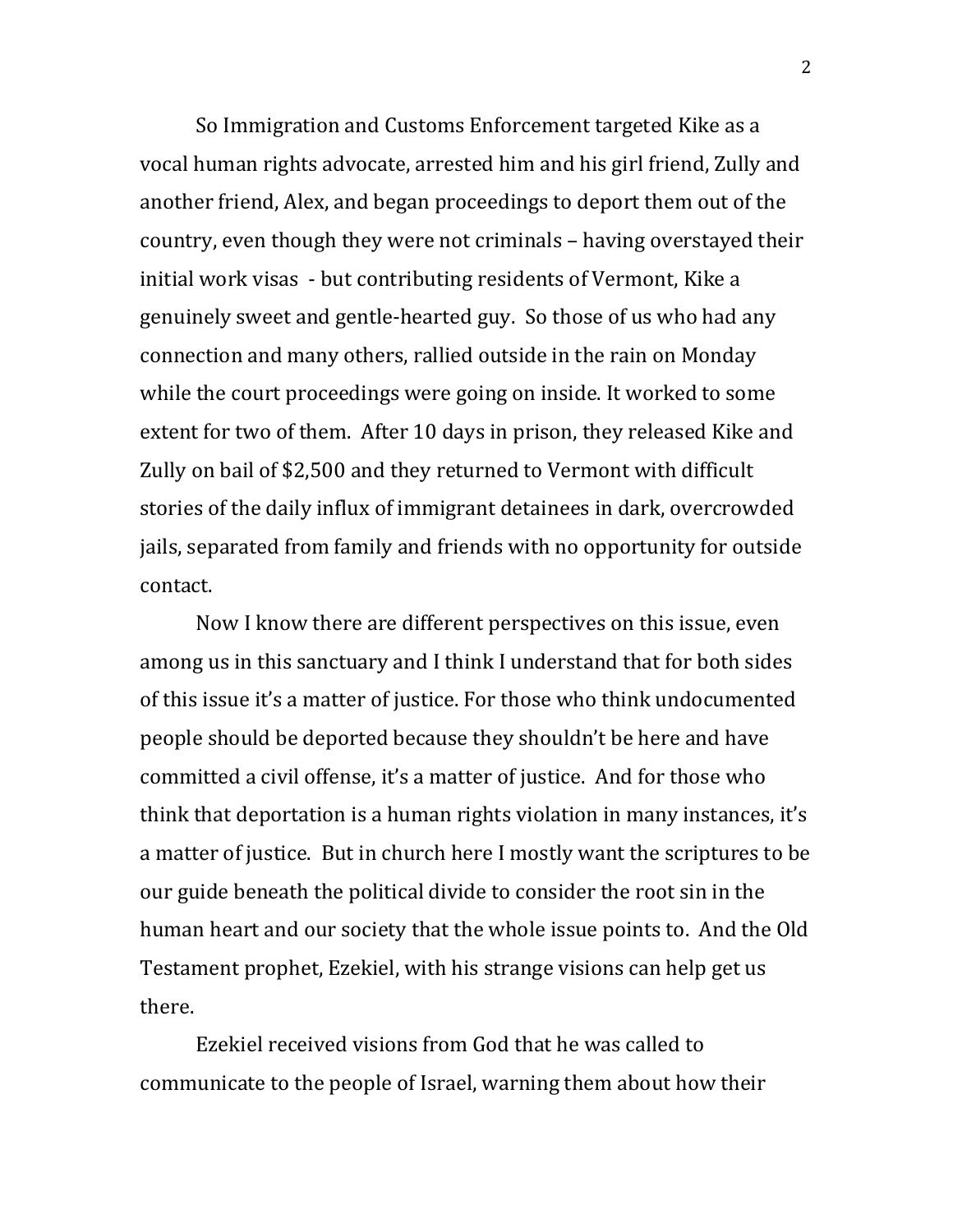sinfulness would bring calamity but also how there was hope. The first half of the book is more about the calamity and the second half of Ezekiel more about the hope, which is where we pick up this morning. As Joseph read, Ezekiel is brought out and set down in the middle of a great valley, which is full of dry white human bones. That represented how the Hebrew people felt exiled and separate from their land by the Babylonians, exiled and separate from their God in their own hearts. But Israel, through her prophets, usually understood much of their suffering was the result of their own unfaithfulness. They were besieged and exiled because they had turned aside from the worship of God to kneel before idols of a lesser nature AND they had broken the commandments of God specifically by leaving the orphan and widow, the vulnerable and oppressed untended and forsaken. Their lack of mercy and kindness to others was contrary to God's law and resulted in national calamity, the life and vitality drained out of the soul of their people and they became like the walking dead, a valley of dry bones with no more life in them.

It's this remarkable national self-critique in Israel's own history books that judges them based not upon how the richest and most privileged of them fared but how as a nation they treated the least of those among them – this from a people who themselves had experienced liberation from enslavement. So this critique from the under-side – you might say - is built into the Jewish psyche and through Jesus Christ and his followers was passed onto us eventually in the Christian West. Out of this consciousness comes all forms of justice movements that spring from sympathy for the victim and the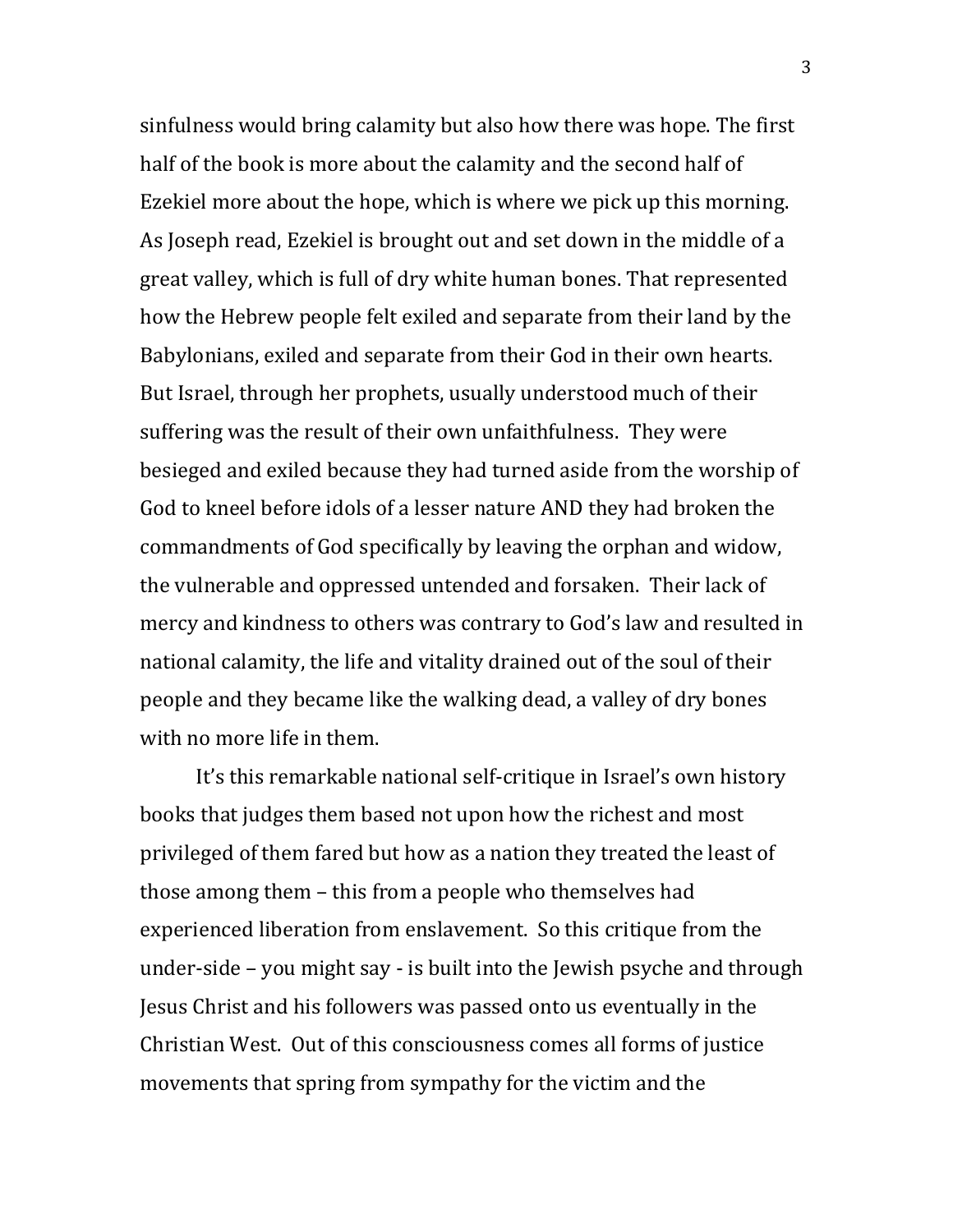marginalized over and against the power and privilege of the status quo. The way it was named in the times of Liberation Theology in Latin America in particular was that God had a "preferential option for the poor."

Compassion, justice, and mercy especially towards the most vulnerable builds up human society and makes for the flourishing of the human soul. It's a clear, scripturally verified, spiritual principle. From a modern translation of another prophets famous words – Micah 6:8 – "God has made it plain how to live and what to do… It's quite simple: do what is fair and just to your neighbor, be compassionate and loyal in your love..." God has made it plain.

So in the debate on immigration we *can* have differences of opinions about what is a just response to the fact of 11 million undocumented workers in the US, but as Christians the debate must be formed around what is the most compassionate and merciful response – yes, and the compassion and mercy must extend to the undocumented and legal citizens alike. But considering what is best for legalized citizens regardless of the needs of the undocumented, is not open to us as a Christian option, only what is the most compassionate response for all involved. Those must be the terms of the Christian debate. If you are going to argue for mass deportation then that's got to be understood in terms of it being the most compassionate and loving response for the greatest number. And if you are going to argue for automatic citizenship then it's gotta be an argument based on care and compassion for all. But scapegoating immigrants or labeling them the enemy or separating into groups of us and them is not a Christian response rather it is the path to